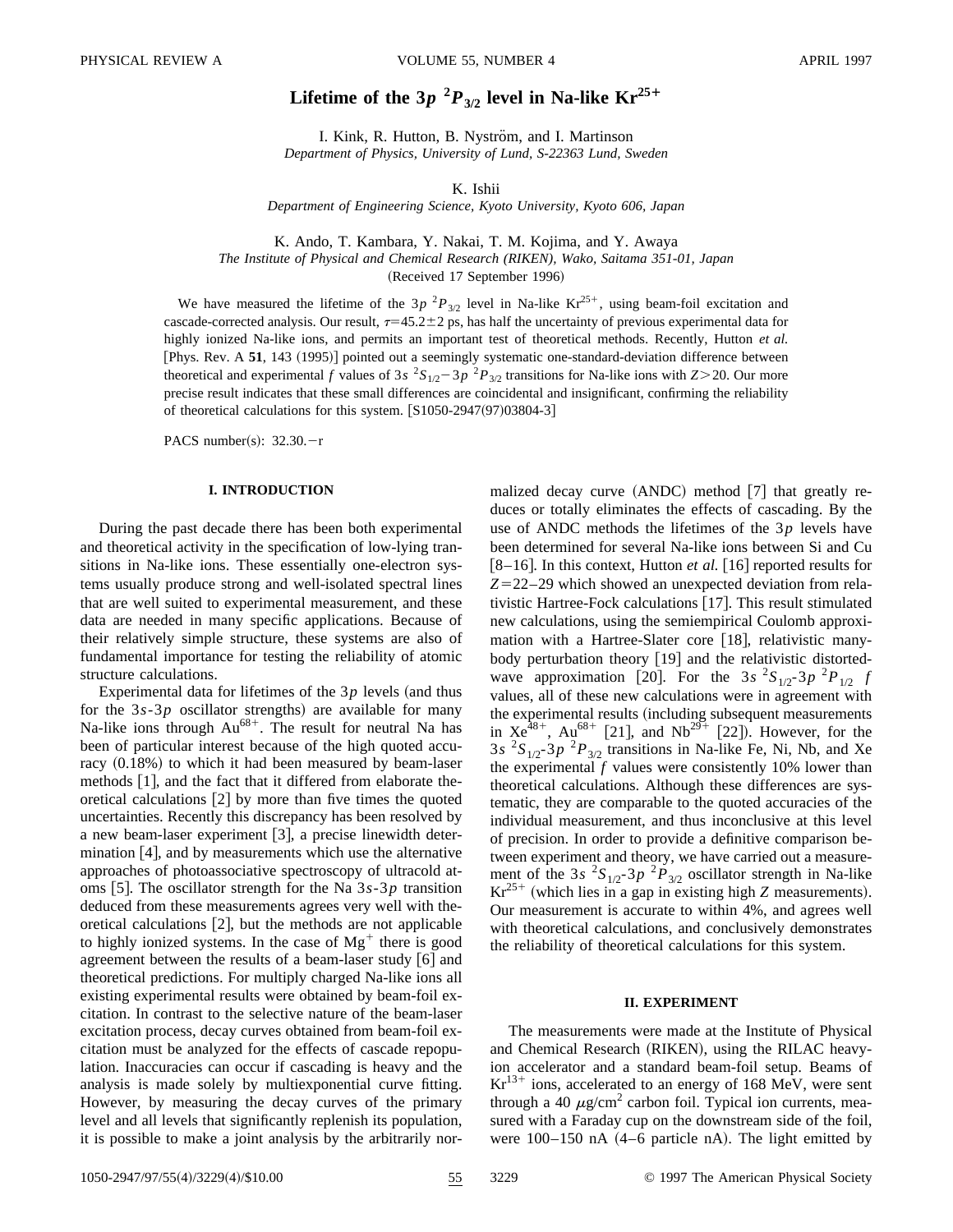

FIG. 1. Three sections of a beam-foil spectrum of Kr (168.4 MeV). The lines belonging to Na-like  $Kr^{25+}$  are indicated, together with two transitions in Mg-like  $Kr^{24+}$ . *BG* indicates the places where the background decay was measured.

the excited ions was dispersed by a 2.2 m McPherson, NI-KON grazing incidence spectrometer, equipped with a 600 lines/mm grating and a channel electron multiplier detector. The spectrometer viewed the beam at an angle of 90°, and its entrance slit was placed close to the beam  $(10 \text{ mm from the}$ center of its 6 mm diam) in order to maximize the time resolution of the system (important because of the short lifetimes studied). Using 50  $\mu$ m spectrometer slits, linewidths full width at half maximum  $(FWHM)$  of about 0.4 Å were obtained in the region studied  $(140–180 \text{ Å})$ . Beam-foil spectroscopy at ion energies above approximately 100 MeV is hampered by the comparatively high beam-dependent background caused by, e.g., x rays and electrons striking the entrance slit. Techniques employing electric fields (with added refinements to the methods described in Ref.  $[22]$  were used to reduce these backgrounds close to the foil. Thus, for the strongest lines, signal-to-noise ratios (*S*/*N*) close to 15 were obtained, 4–5 times higher than those obtained for earlier experiments of this type. All decay data were corrected for background through a subtraction of the intensity decay curve in the region between the spectral lines studied.

### **III. RESULTS AND DISCUSSION**

The 3*s*-3*p* and 3*p*-3*d* transitions in Na-like Kr were readily identified in our beam-foil spectra using the accurate wavelengths given by Reader *et al.* [23]. In the spectral region of interest we also observed intense lines belonging to Mg-like Kr, classified by Sugar *et al.* [24]. A partial spectrum is depicted in Fig. 1.

In our experiment the decay curve of the  $3p^{2}P_{3/2}$  level is influenced by cascading, mainly from the 3*d*  ${}^{2}D_{3/2}$  and  ${}^{2}D_{5/2}$ levels. Cascading from  $4s<sup>2</sup>S$  and  $4d<sup>2</sup>D$  is also possible, but



FIG. 2. The beginning of the primary  $3p^{2}P_{3/2}$  and cascade  $3d^{2}D_{5/2}$  decay curves, together with DISCRETE fits. The decay curves were followed for 2 ns.

it can be neglected in the present case. The  $\Delta n=1$  transitions in very highly charged Na-like ions are orders of magnitude faster than 3*p* lifetimes and their repopulation does not affect the lifetime determination of  $3p$  [9,11]. In particular, the theoretical lifetimes of the 4*s* and 4*d* levels in  $Kr^{25+}$  are 0.58 ps and  $0.32$  ps, respectively  $[20]$ , and their decay takes place very close to the foil, in a region not included in our decaycurve analyses. We measured the decay of the primary transition 3*s*  ${}^{2}S_{1/2}$   ${}^{3}P$   ${}^{2}P_{3/2}$  (178.994 Å) and those of the cascades from  $3\bar{d}^2 D_{3/2}$  (140.891 Å) and  $3d^2 D_{5/2}$  (159.920 Å). Examples of decay curves are shown in Fig. 2. Note that these two curves, representing  $3p^{2}P_{3/2}$  and  $3d^{2}D_{5/2}$  levels, follow quite similar patterns.

After subtraction of ''background decay,'' which was measured in line free regions of spectra  $(BG$  in Fig. 1), the first step in analyzing the decay curves was to perform a multiexponential fitting with the program DISCRETE  $[25]$ . Because of vignetting by the foil and the high background rate close to the foil, it was necessary to omit the first few points from the analysis. The results were relatively insensitive  $($ less than  $1\%)$  to the points excluded in this truncation. The values obtained in this manner yielded a primary decay time of  $56.4 \pm 3.4$  ps, a growing-in cascade of 38.6 ps, and a longlived cascade of 630 ps. While these values serve primarily as a high-frequency filter to prepare the data for analysis by the ANDC method, the growing-in value shows reasonable agreement with theoretical lifetimes [18] of the  ${}^{2}D_{3/2}$  (26.74) ps) and  ${}^{2}D_{5/2}$  (36.44 ps) levels as well as with our experimental values for these levels (see below). The long-lived component is probably an effective manifold of cascades from higher levels.

The next step was to analyze the  $3p^{2}P_{3/2}$  decay by the ANDC method through the implementation of the computer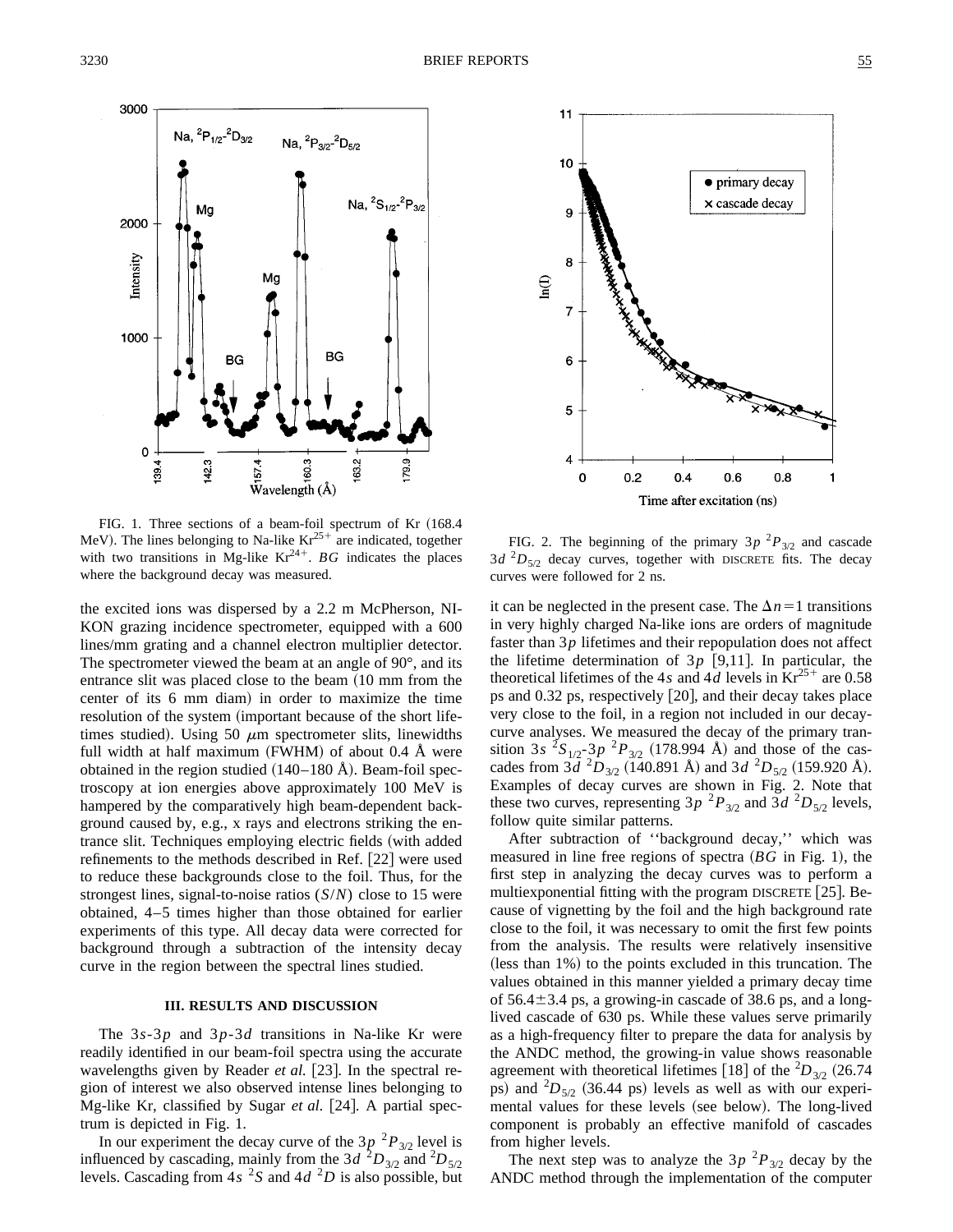TABLE I. Experimental and theoretical 3*p*  ${}^{2}P_{3/2}$  lifetimes and 3*s*  ${}^{2}S_{1/2}$ -3*p*  ${}^{2}P_{3/2}$  oscillator strengths in Na-like  $Kr^{25+}$ .

| Level           | Lifetimes (ps)                        |                                | Oscillator strength |                                            |
|-----------------|---------------------------------------|--------------------------------|---------------------|--------------------------------------------|
|                 | Experiment                            | Theory                         | Experiment          | Theory                                     |
| $3p^{2}P_{3/2}$ | $45.2 \pm 2^a$                        | $45.86^{\circ}$<br>$45.43^{d}$ | $0.2126 \pm 0.009$  | $0.20946^{\circ}$<br>$0.2133$ <sup>d</sup> |
|                 | $56.4 \pm 3.4^b$<br>$(-38.6;630)^{b}$ |                                |                     |                                            |

<sup>a</sup>ANDC, recommended experimental value.

<sup>b</sup>Results of the multiexponential fit, cascade lifetimes in the parentheses. A negative sign denotes a growing-in cascade.

<sup>c</sup>Theodosiou and Curtis [18].

<sup>d</sup>Sampson, Zhang, and Fontes [20].

program CANDY  $[26]$ . As in all Na-like ions, the decay times of the 3*p* and 3*d* decay curves are quite close in value, so it is necessary that both be incorporated into the analysis. In situations such as this, multiexponential fits are unreliable, whereas ANDC analysis can produce quite accurate results  $[16, 22, 26]$ .

The ANDC analysis indicated that the  $3d^{2}D_{5/2}$  level was the dominant source of cascade repopulation, and a reliable result could be obtained by including only this cascade. However, when cascades from both the  $3d^{2}D_{5/2}$  and  $3d^{2}D_{3/2}$  levels were included the uncertainties were reduced. The resulting value for the  $3p^{2}P_{3/2}$  lifetime, 45.2 ps (see Table I), is about  $20\%$  shorter than the value that was obtained by multiexponential fitting. This is typical for an ANDC analysis in cases where the lifetimes of the primary and cascading levels are close to each other. The ANDC value was only weakly sensitive to the choice of the fit region, showing a deviation about the mean value of less than 2%. This, together with the uncertainty in the time base associated with the beam velocity (below  $1\%$ ), is the main source of uncertainty in the measurement. Since the ANDC method is based on relationships among measured decay curves, it makes no assumptions regarding the multiexponential representation of the decay curve, and provides a test of its validity through the requirement that the extracted lifetime be independent of the fitting region selected. For completeness, the decay times of the  $3d^{2}D_{5/2}$  and  $3d^{2}D_{3/2}$  levels obtained from multiexponential fits are also mentioned here. However, these values  $(31.0 \text{ and } 46.1 \text{ ps}, \text{respectively})$ are significantly longer than theoretical predictions  $[18]$ quoted above. The fits are undoubtedly distorted by cascade repopulation along the yrast chain  $(3d-4f-5g-6h,$  etc). However, this indirect cascading is automatically included in the ANDC analysis of the  $3p^{2}P_{3/2}$  level.

Table I lists our  $3p^{2}P_{3/2}$  lifetime, its corresponding *f* value, and theoretical results  $[18,20]$ . The statistical uncertainty is  $\pm 0.9$  ps whereas the total error estimate is  $\pm 2$  ps. Our result is in excellent agreement with theoretical values  $[18,20]$ , and from this fact we must conclude that the apparent systematic trend  $(in$  which the measured  $f$  values in the four ions, Fe, Ni, Nb, and Xe, all lie one standard deviation below the theoretical estimates) is coincidental, and not indicative of a discrepancy between experiment and theory. The situation for the Na-like ions is illustrated in Fig.  $3$  (an updated version of a similar figure in Ref.  $[27]$ . The experimental line strengths are here compared with straight lines that connect the low  $Z$  values to the hydrogenic limits  $(108$ and 216) at infinite *Z*. In making this extrapolation, we haveaccounted for small deviations from the linearity of the line strengths at extremely high *Z* by using a correction factor *C*  $(C=0.9964$  in Kr) obtained from the relativistic formulation of hydrogenlike line strengths (for details see Ref.  $[27]$ ).

### **IV. CONCLUSION**

We thus conclude that no discrepancy between theory and experiment exists for *f* values for the 3*s*  ${}^{2}S_{1/2}$ -3*p*  ${}^{2}P_{3/2}$  transition in highly charged Na-like ions. Higher precision was required for this verification than was necessary for



FIG. 3. The transition probabilities for the 3*s*-3*p* resonance lines in Na-like ions. The quantity  $Z^2S/C$  (where *S* is the line strength in a.u. and  $C$  a relativistic correction, see text) is plotted vs  $1/(Z-10)$ . The experimental data are from Refs. [8-16, 21, 22] and this work, whereas the lines connect the theoretical values, based on the Coulomb approximation Hartree-Slater (CAHS) method  $[18,27]$ .